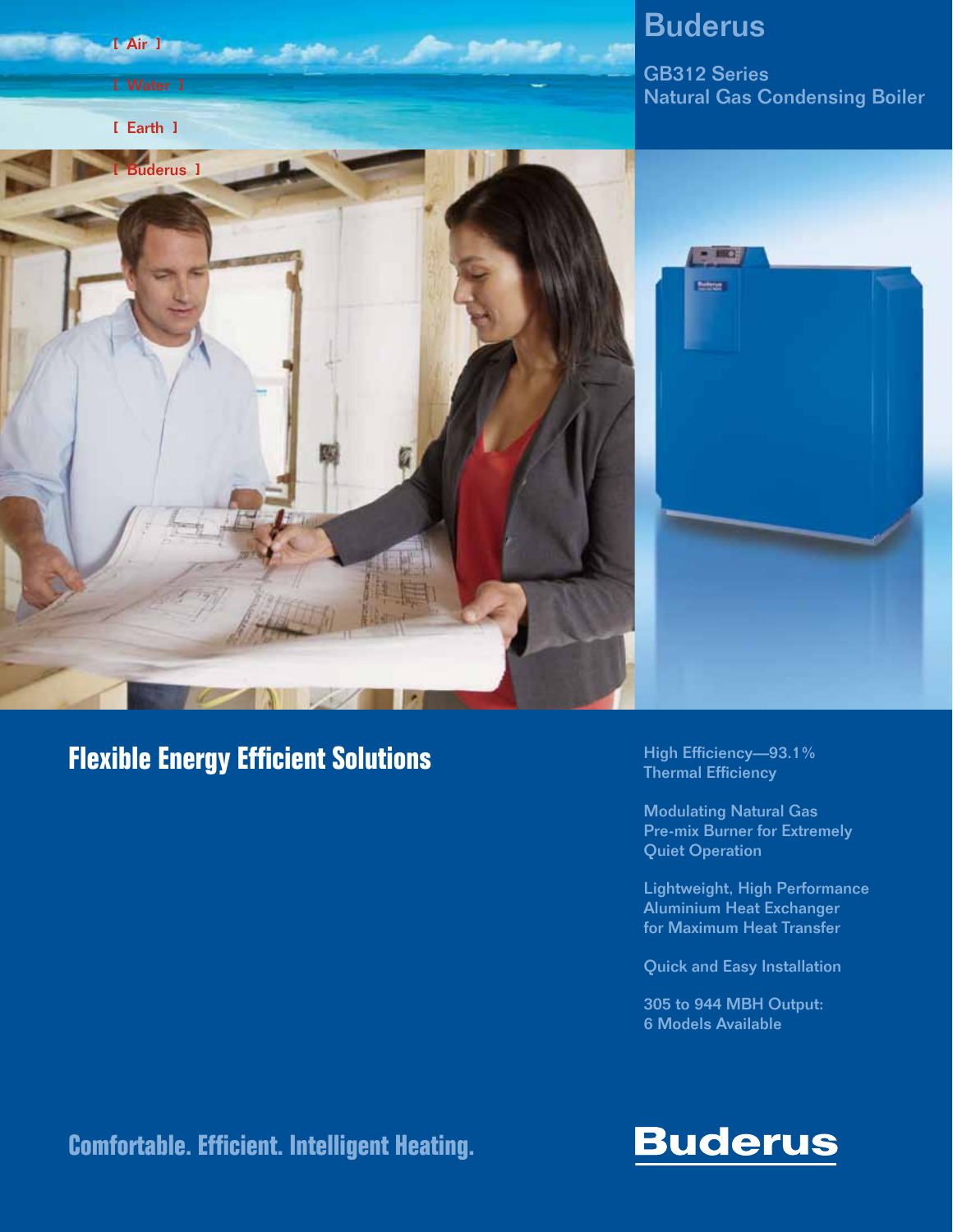### **GB312 Series**

#### GB312: Efficiency and Performance

Buderus knows it's important to keep costs as low as possible yet still maintain high efficiencies, low emissions, and exceptional performance. That's why we have worked hard to bring all of these qualities together in the GB312 gas fired condensing boiler from Buderus.

#### Powerful, Convenient, Economical

The gas fired condensing GB312 boiler offers innovative technology in a compact, robust form with simple, space-saving, advanced condensing technology. Features like exemplary energy efficiency, ease of handling, optional balanced flue operation and clean combustion make the GB312 your definitive solution.



#### Ease of Installation and Servicing in a Compact Design

Everything about the GB312 is designed for greater simplicity and economy, including ease of operation and installation. Matching components and factory settings make installation quick and easy. The modulating premix gas burner is ready for natural gas and can be quickly removed for cleaning, easy servicing, and maintenance. Other components are equipped with their own clean-outs. Although the GB312 delivers a lot, it takes up remarkably little space. Its compact design makes it an ideal choice for tight installation areas, plus it easily fits through standard doorways.

#### Continuous System Monitoring and Control

The EMS (Energy Management System) uses sensors to monitor the status of the boiler. If the system values deviate greatly from the set values, the system issues a fault or service message. When faults occur that have impact on safety, the SAFe control triggers either a blocking or safety shutdown.

#### Efficiency in Operation

Actual Boiler Efficiency VS. Return Temperature at Full/Partial Load



**return temperature GB312 (series average value)**

### Exhaust Gas Temperature

The exhaust gas temperature in the vent pipe is dependent on the return water temperature.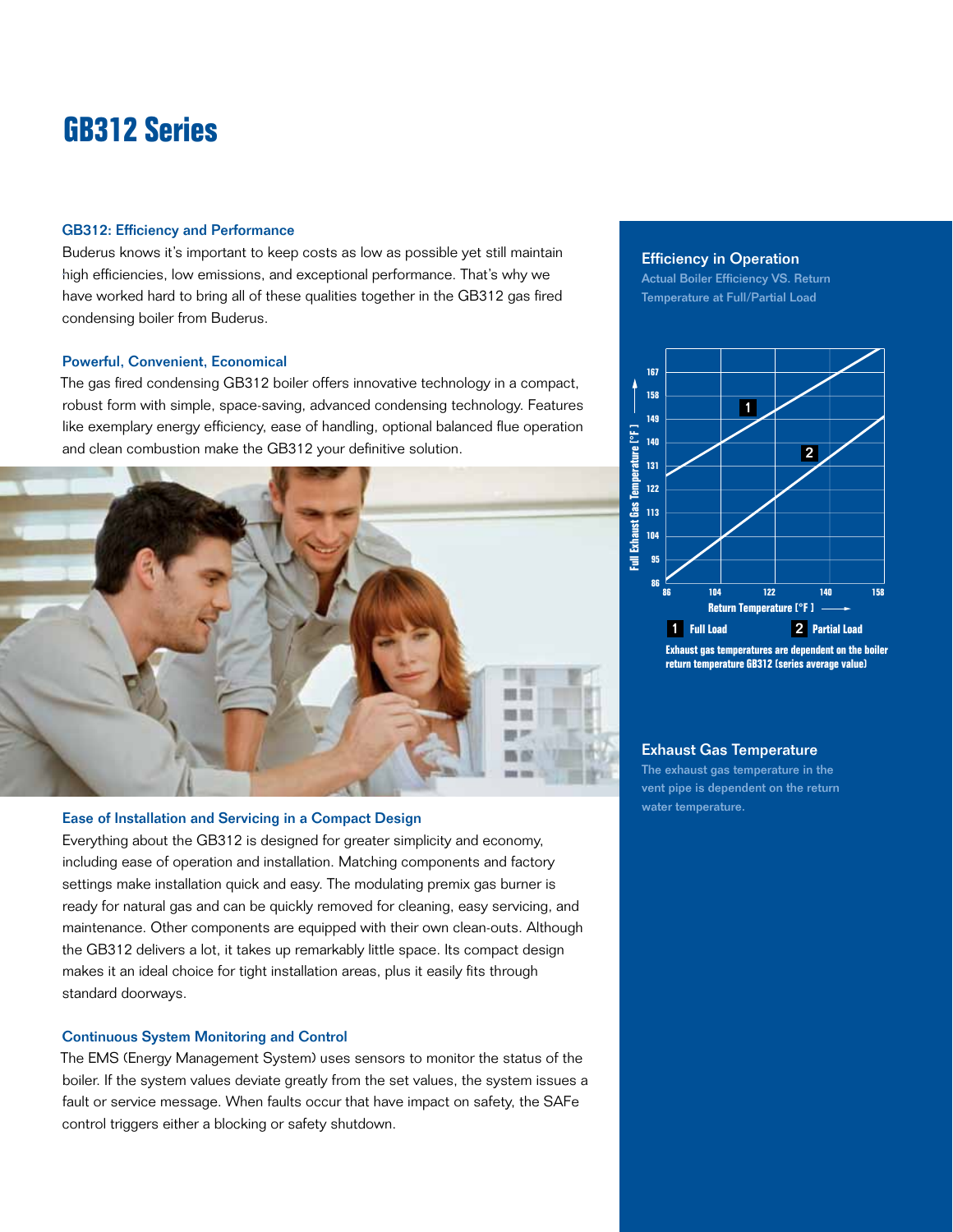

**EMS Logamatic Control System: Digital link-up with the SAFe burner control unit**

**Modulating premix gas burner: With a wide modulation range and accessibility**

**Combustion Air Fan: Variable speed for low power constant** 

**High Output Aluminum Heat Exchanger: With insulation for minimum thermal losses and maximum energy yield**

**Generously Sized Clean-Out Apertures: For easy maintenance and inspection from the front**

**Neutralizing System: Integrates under the boiler jacket\*** \*This is an accessory item not included with boiler

#### Efficient Energy Solutions

Buderus commercial boilers are designed to deliver high levels of energy efficiency, reliable heating, and a long product life. Manufactured in Europe to their strict safety standards, all Buderus products undergo rigorous quality tests to ensure total safety, durability, and outstanding performance year after year.

The Buderus GB312 boiler offers a range of outputs from 305 MBH up to 955 MBH. Whether you're planning projects for private multi-unit housing or commercial premises, the wide range offered by the Buderus GB312 means you are certain to find a condensing heating system to suit your needs.

The GB312 is a high performance, compact condensing boiler which provides a high combustion rating of 93.4%. Especially well-suited for large residential applications, multi-unit apartment dwellings, and light to moderate commercial applications, the GB312 can be installed as a single unit or as part of a multiboiler cascade of up to 8 units. As a powerful floor-standing boiler, it's remarkably compact, lightweight, and easy to install. The GB312 is also whisper quiet, even when running at full output.

The GB312 is designed to make servicing and maintenance as straightforward as possible. All parts can be accessed from the front, and the burners can be accessed without having to disturb the gas connection. The boiler is equipped with SAFe digital ignition technology and a Buderus Energy Management System (EMS).

#### Engineering Made Easy — Thanks to High Quality

Designing heating systems for medium and large buildings demands more than just heat at the push of a button, but the added benefits of security for years to come and greater flexibility. The innovative gas fired condensing GB312 boiler from Buderus offers advanced condensing technology in a compact, robust form—with high-grade components that meet every demand. All of that plus the freedom to use the available space as you want it, thanks to compact dimensions and the option of a balanced flue operation.

### GB312 Seriess Natural Gas Condensing Boiler

#### More Benefits

- Supplied with the BC10 and AM10 boiler controls with digital service diagnostic and status display
- Insulated boiler block for low standby loss
- Intelligent controls with built-in Energy Management System (EMS)
- Condensate trap included
- Burner management technology
- Lightweight and compact to fit into existing boiler rooms
- Modulating burner 25% to 100% for all except the 90kW which is 33% to 100%
- Suitable for sealed combustion or open vented installations
- Simple to service and maintain
- Vertical or sidewall vent up to 100 ft.
- CSD-1 Installation kit option available
- Cascade of four boilers using the available MCM10 control module
- Cascade system controls up to 8 boilers with the Logamatic 4323 Control
- Optional condensate neutralization tank is available

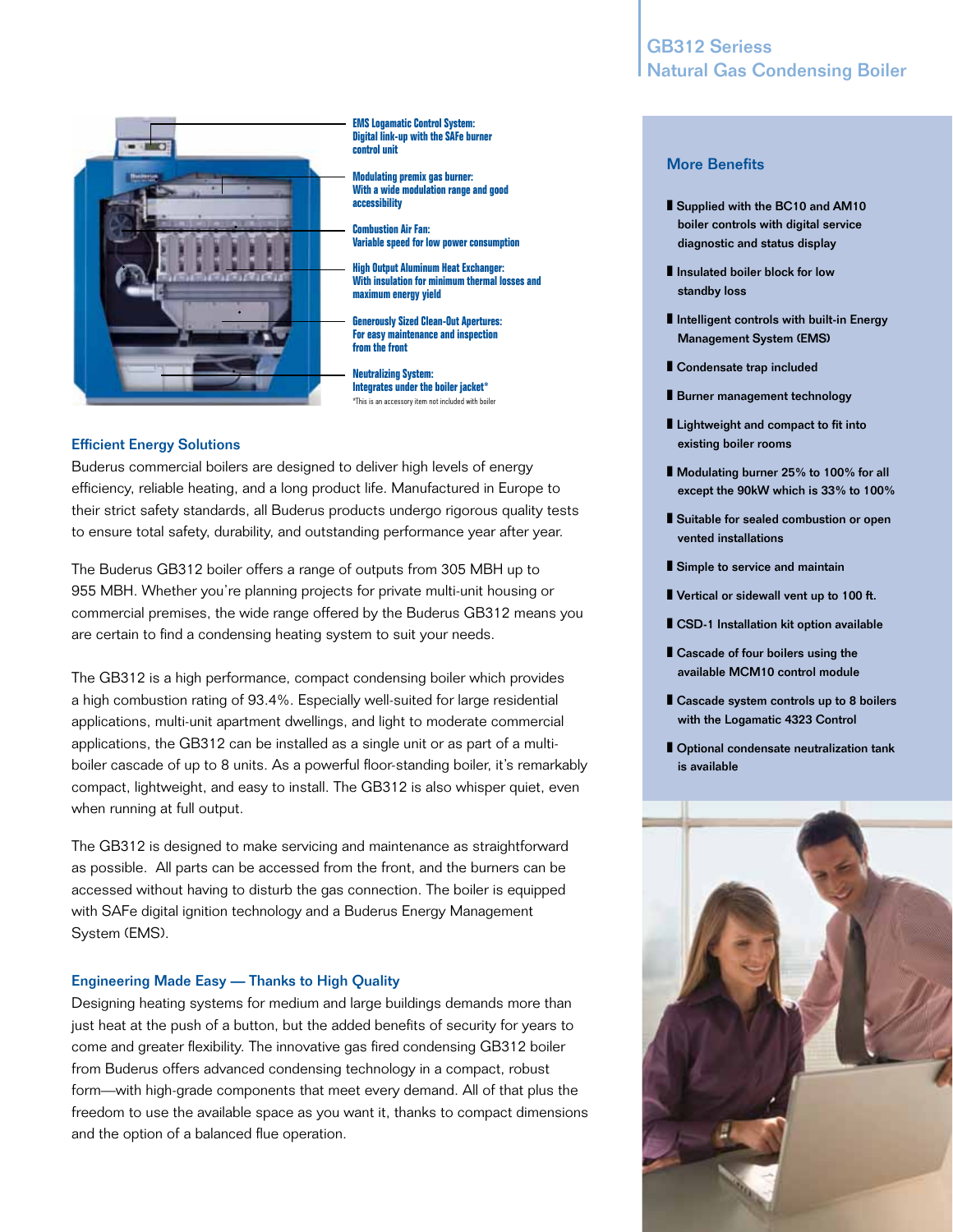#### GB312 with AM10: Outdoor reset, DHW and multi-zones with relay panel



#### GB312 with 4323 Control and Full System Functionality



#### GB312 with 4323 Control and the FM456 Module



GB312 Clearance Requirements



| <b>Dimension</b> | Min. | Recommended |
|------------------|------|-------------|
| A                | 20"  | 28"         |
| B                | 22"  | 28"         |
| r.               | 20"  | 28"         |
| D                | 20"  | 28"         |
| F                | 6"   | 14"         |
|                  |      |             |

GB312 Boiler Pressure Drop

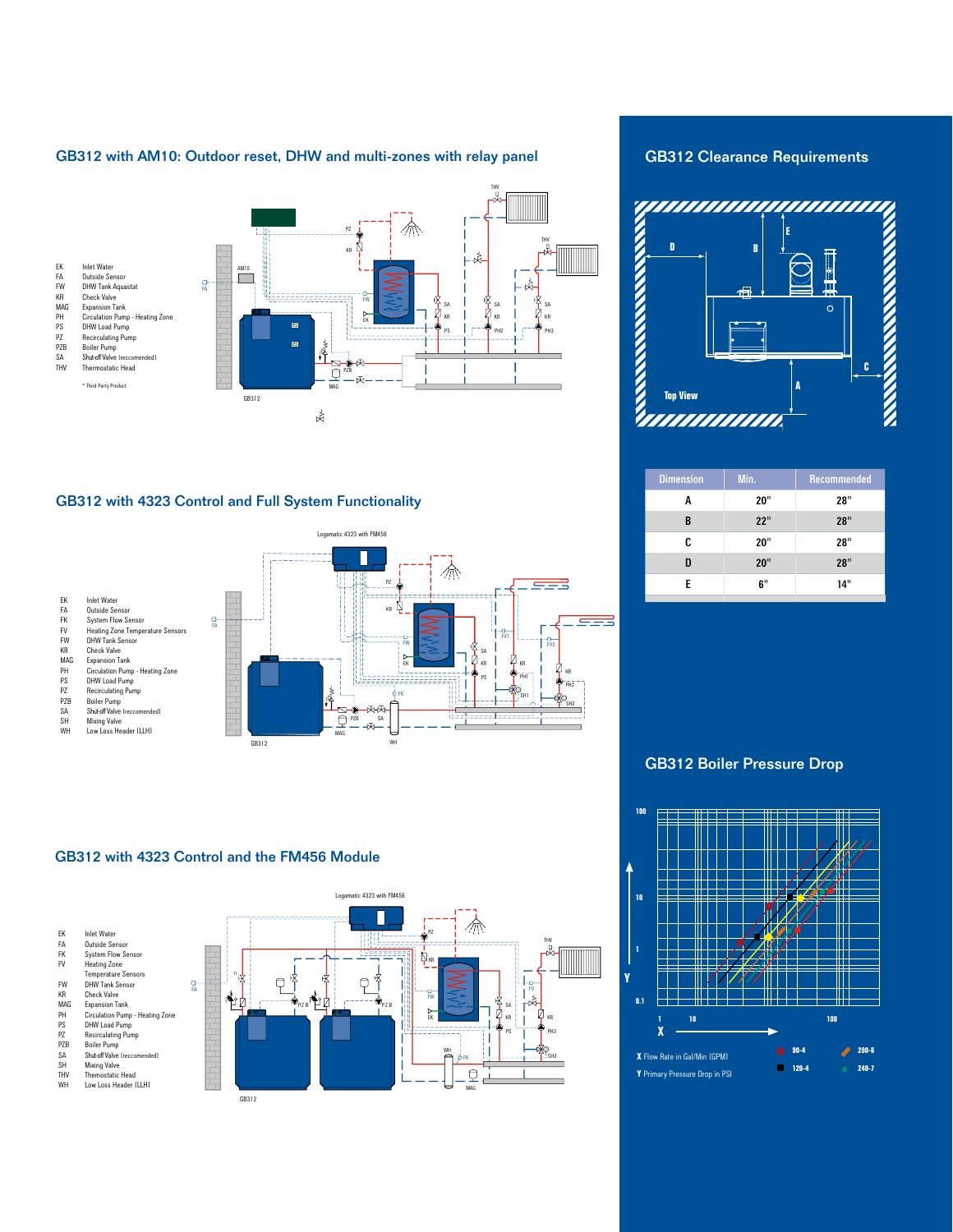### GB312 Seriess Natural Gas Condensing Boiler

#### Complete Your System

Once you have a Buderus boiler, you can add a Buderus indirect fired hot water tank, or an optional Buderus control — or both. In addition to maximizing comfort and fuel savings, optional Logamatic control will accommodate specialized heating applications such as radiant flooring or multiple boilers. Multiple design innovations increase the versatility of Buderus Logamatic controls. A Buderus boiler combined with a Logamatic control produces a premium heating system that will provide years of exceptional comfort and economy.

#### Buderus Controls

#### **Standard**

- MC10 control assembly with BC10 controller
- AM10 included for single boiler installations

#### **Options**

- MCM10 (cascade module) for 4 boiler installations
- 4000 series controls
	- Accommodates single or multiple boiler installations
	- Can be interfaced to a building management system via LonWorks Gateway
	- Modular construction allows for ease of field configuration and flexibility of installation

#### The Convenience of a Logamatic Control

In addition to manual adjustments, Logamatic controls can be programmed for automatic night and day functions and set to trigger automatic adjustments based on outdoor or indoor temperature shifts. This includes adjustment by time, date, or temperature between various modes of operation. All Logamatic controls now include summer, winter and vacation modes to efficiently regulate energy consumption. An optional module is available that enables direct communication with building management systems.



### Multiple or Single Boiler Control with the 4000 Series

Logamatic controls can be used to adjust the firing rates of burners in multi-boiler systems. The Logamatic control maintains precise control of system temperature to match load requirements, providing maximum system efficiency. This regulation is effective in single or multi-boiler systems, with any heat source, and in accordance with one or multiple heating zones.



#### Logamatic Control

Optional integrated multi-boiler system controller with the following features and control modules:

- Control of modulating burners for up to 8 boilers with 4323 control
- Automatic and load/switch dependent burner rotation
- Operation of boiler pumps, 2, 3, or 4-way valves and system pumps
- Capable of DHW and other external on-demand loads
- Self diagnostics and system parameter display

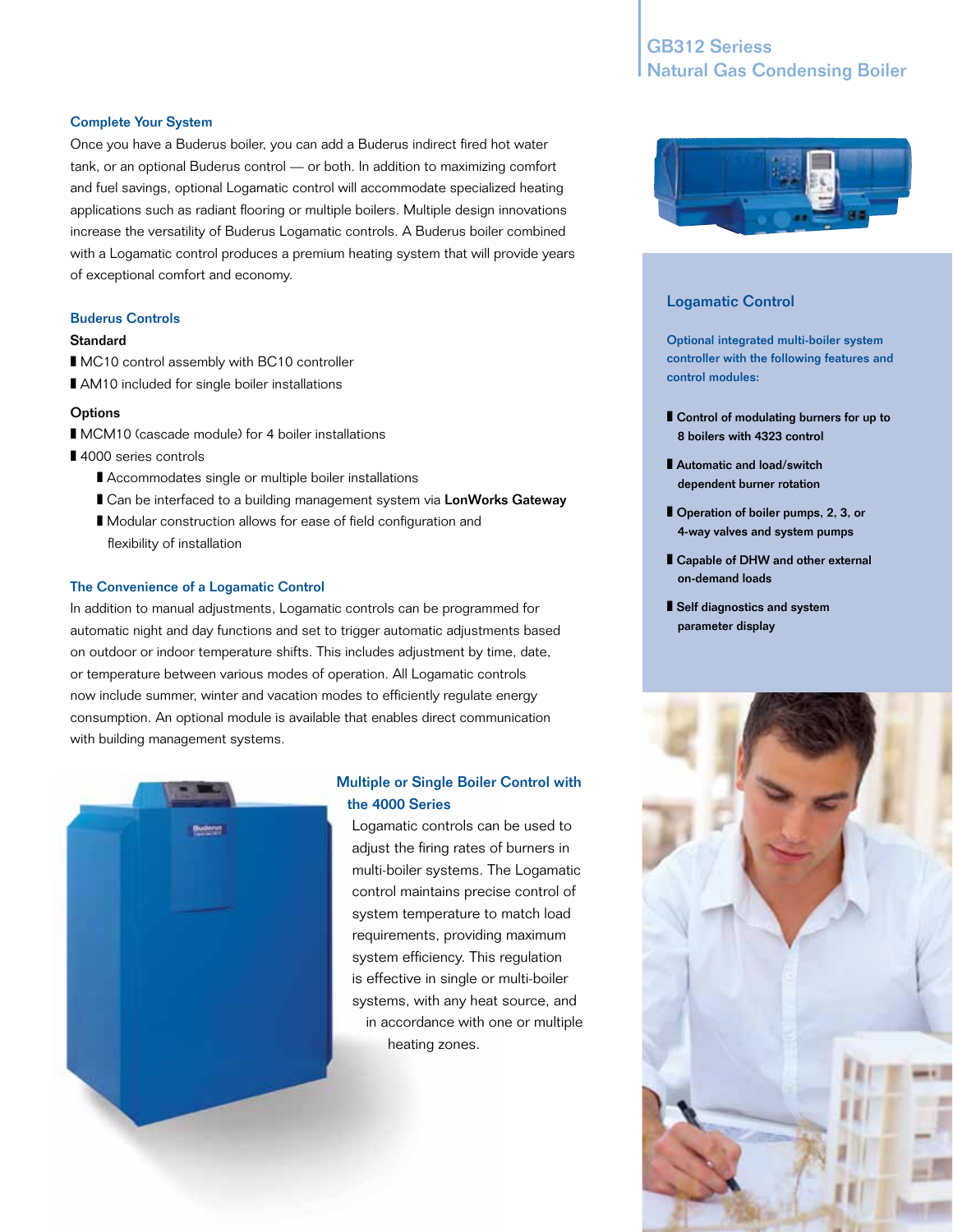## **GB312 Series**

| <b>Model</b>                             | GB312/90              | GB312/120                           | GB312/160                           | GB312/200              | GB312/240                           | GB312/280             |
|------------------------------------------|-----------------------|-------------------------------------|-------------------------------------|------------------------|-------------------------------------|-----------------------|
| Performance Data                         |                       |                                     |                                     |                        |                                     |                       |
| Gas Input (MBH)                          | 328.3                 | 440.5                               | 588.3                               | 732.6                  | 880.7                               | 1,028.8               |
| <b>Gross IBR Output (MBH)</b>            | 305                   | 409                                 | 544                                 | 676                    | 810                                 | 944                   |
| <b>Input at Minimum Capacity</b>         | 132                   | 132                                 | 176                                 | 220                    | 264                                 | 309                   |
| <b>Output at Minimum Capacity</b>        | 131                   | 131                                 | 173                                 | 217                    | 261                                 | 306                   |
| Net IBR Rating (MBH)                     | 265                   | 356                                 | 473                                 | 588                    | 705                                 | 821                   |
| <b>Thermal Efficiency</b>                | 93.1%                 | 92.8%                               | 92.5%                               | 92.3%                  | 92.0%                               | 91.7%                 |
| <b>Combustion Efficiency</b>             | 93.4%                 | 93.1%                               | 92.8%                               | 92.5%                  | 92.2%                               | 92.0%                 |
| <b>Boiler Horse Power</b>                | 9.1                   | 12.2                                | 16.2                                | 20.2                   | 24.2                                | 28.2                  |
| Fireside Pressure Drop (Inch WC)         | 0.49                  | 0.63                                | 0.89                                | 0.97                   | 1.22                                | 1.44                  |
| <b>MAWP (PSI)</b>                        | 50                    | 50                                  | 50                                  | 50                     | 50                                  | 50                    |
| Minimum Gas Pressure (Inch WC)           | $3^{1/2}$             | $3^{1/2}$                           | $3^{1/2}$                           | $3^{1/2}$              | $3^{1/2}$                           | $3^{1/2}$             |
| Maximum Gas Pressure (Inch WC)           | $10^{1/2}$            | $10^{1/2}$                          | $10^{1/2}$                          | $10^{1/2}$             | 10                                  | $10^{1/2}$            |
| <b>Operating Temperature</b>             | $180$ <sup>*</sup> F  | $180$ <sup>*</sup> F                | 180 °F                              | 180°F                  | $180$ <sup>*</sup> F                | 180 F                 |
| <b>Maximum Temperature Limit</b>         | $200$ <sup>*</sup> F  | $200$ <sup>*</sup> F                | $200$ <sup>*</sup> F                | $200$ <sup>*</sup> F   | $200$ <sup>*</sup> F                | $200$ <sup>*</sup> F  |
| <b>Piping Connections</b>                |                       |                                     |                                     |                        |                                     |                       |
| Flue Pipe Diameter (AA)                  | 6"                    | 6"                                  | 6"                                  | 8"                     | 8"                                  | 8"                    |
| Dimension (YAA)                          | $18^{1/2}$ "          | $18^{1/2}$ "                        | $18^{1/2}$ "                        | $19^{1/2}$ "           | $19^{1/2}$                          | $19^{1/2}$            |
| Dimension (ZAA)                          | $5^{3}/4"$            | $5^{3}/4"$                          | $5^{3}/4"$                          | $12^{1/4"}$            | $12^{1/4}$                          | $12^{1/4}$            |
| <b>Combustion Air Pipe Diameter (AL)</b> | 4"                    | 4"                                  | 4"                                  | 4"                     | 4"                                  | 4"                    |
| Connections (VK and RK)                  | $2^{1/2}$ " NPT       | 2 <sup>1</sup> / <sub>2</sub> " NPT | 2 <sup>1</sup> / <sub>2</sub> " NPT | $2^{1/2}$ " NPT        | 2 <sup>1</sup> / <sub>2</sub> " NPT | $2^{1/2}$ " NPT       |
| Connection (ST) (B-kit)                  | $3/4$ " NPT           | $3/4$ " NPT                         | $3/4$ " NPT                         | $3/4$ " NPT            | $3/4$ " NPT                         | 1" NPT                |
| <b>GAS</b> Connection Size               | 1" NPT                | 1" NPT                              | 1" NPT                              | 11/ <sub>4</sub> " NPT | 11/ <sub>4</sub> " NPT              | 11/4" NPT             |
| <b>Physical Dimensions</b>               |                       |                                     |                                     |                        |                                     |                       |
| # of Heat Exchanger Sections             | 4                     | 4                                   | 5                                   | 6                      | $\overline{7}$                      | 8                     |
| Dimension (XAA)                          | $13^{1}/s$ "          | $13^{1}/s$ "                        | $15^{1}/s$ "                        | $17^{1/4}$ "           | $19^{1/4"}$                         | $21\frac{1}{4}$ "     |
| Dimension (XRK $(= XAL = GAS)$ )         | $10^{5}/\mathrm{s}$ " | $10^{5}/\mathrm{s}$ "               | $14^{3}/4"$                         | $10^{5}/\frac{1}{8}$   | $14^{3}/4"$                         | $10^{5}/\mathrm{s}$ " |
| Dimension (A)                            | $51\frac{1}{2}$ "     | $51\frac{1}{2}$ "                   | $51\frac{1}{4}$ "                   | $51\frac{1}{4}$ "      | $51\frac{1}{4}$ "                   | $51\frac{1}{4}$ "     |
| Height                                   | $59^{3}/4"$           | $59^{3}/4"$                         | $59^{3}/4"$                         | $59^{3}/4"$            | $59^{3/4"$                          | $59^{3/4}$ "          |
| Width (B)                                | $39^1/s$ "            | $39^1/s$ "                          | $47^{3}/\mathrm{s}$ "               | $47^{3}/_{8}$ "        | $55\frac{1}{2}$ "                   | $55\frac{1}{2}$ "     |
| Boiler Feet Spacing (F)                  | $31\frac{1}{2}$ "     | $31\frac{1}{2}$ "                   | $39^{3}/4"$                         | $39^{3}/4"$            | 48"                                 | 48"                   |
| Dry Weight (lbs.)                        | 455                   | 455                                 | 530                                 | 585                    | 665                                 | 730                   |
| Approx. Water Content (gal.)             | 4.2                   | 4.2                                 | 5.3                                 | 6.3                    | 7.1                                 | 7.9                   |
|                                          |                       |                                     |                                     |                        |                                     |                       |

**AKO** - Condensate Drain

**AAA** - Flue Connection **GAS** - Gas Connection **ST** - Safety Valve Connection<br>**AL** - Combustion Air Pipe **VK** - Boiler Supply **TM** - Pressure / Temperature C **ALC FRAUTE AIR COMBUSTION AIR COMPUTE AIR PIPE SUPPLIES AND RESULT AT A PRESSURE / Temperature Gauge BR R BR COMPUTE 3** 



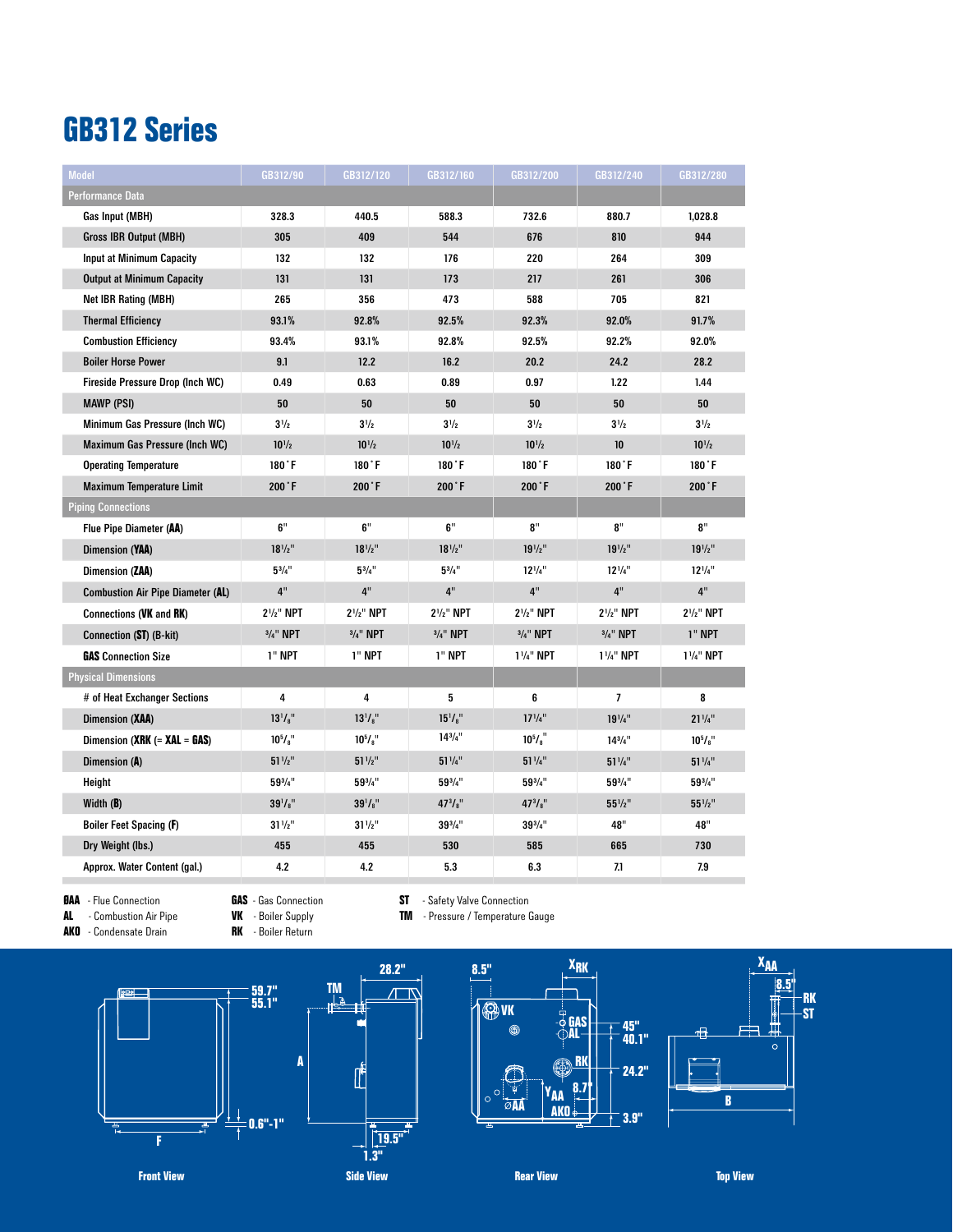# **Technical Specifications**

#### Venting Guidelines

This boiler requires a flue system approved for Category IV (condensing, positive pressure: to ANSI Z21.13/CSA4.9.) It can be direct vented horizontally or vertically. Combustion air can be obtained from the space or via sealed combustion. Consult your local codes for details.

#### Approved Stainless Steel vent systems

| <b>Manufacturer</b>     | <b>Flue System</b>                | <b>Material</b> |
|-------------------------|-----------------------------------|-----------------|
| <b>Heat Fab</b>         | Saf-T Vent EZ Seal                | AL29-4C         |
| Z-Flex                  | <b>Z-Vent IV Special Gas Vent</b> | AL29-4C         |
| <b>Metal Fab</b>        | <b>Corr Guard</b>                 | AL29-4C         |
| Pro-Tech                | Fas-N-Seal                        | AL29-4C         |
| <b>Security Chimney</b> | CI-System                         | AL29-4C         |

#### CPVC Venting Systems

(Requires use of starter adapter. See Installation Manual for list of approved chimney manufacturers.)

| Locastion ' | <b>Manufacturer</b> | System                              |
|-------------|---------------------|-------------------------------------|
| USA         | <b>Spears</b>       | CPVC schedule 80 pipe to ASTM D1784 |
| Canada      | <b>IPEX</b>         | System 636 CPVC                     |

#### CPVC Venting Systems

| <b>GB312 Boiler Size</b> | <b>Required Air Flow (CFM)</b> |
|--------------------------|--------------------------------|
| GB312/90                 | 95                             |
| GB312/120                | 95                             |
| GB312/160                | 130                            |
| GB312/200                | 160                            |
| GB312/240                | 190                            |
| GB312/280                | 220                            |

Vent and combustion air supply system installation must comply with Part 10, Venting of Equipment of the National Fuel Gas Code, ANSI Z223.1 or CSA B.149 or other applicable local building code regulations. **IMPORTANT:** The flue and air supply system must be designed for a maximum pressure of 0.40 inches WC (100Pa) for the overall system (vent and combustion air system) Vent Terminations: Approved Tee, Termination Elbow or Roof Cap for all category IV venting systems is required.

#### Basic Water Quality Guidelines

#### Water hardness

- Fill the system with clean water from the municipal water supply.
- Consult your local water department for the level of CaCO3 (calcium carbonate) to determine if water treatment is necessary.
- Do not use water from salt bedding systems (ion exchange) used to soften water.
- Approved Anti-freeze (Aluminum safe)
- Rhomar Rhogard (at a concentration no more than 60% by volume).
- Noble Company Noburst-AL (at a concentration no greater than 50% by volume).

#### **Maintenance**

■ Follow the instructions of the approved antifreeze vendor. An annual visit by a qualified service technician is recommended.

#### Corrosion

- Damage to the system can occur when oxygen is introduced to the heating system water. The following must be avoided for best system operation:
	- Undersized or faulty expansion vessels
	- Open vented systems
	- If the system can not be constructed as a sealed system, the use of a heat exchanger as a means of system separation is required.

#### Retrofit installations

■ Installing a dirt trap such as a wye-strainer is required. It must be installed in the immediate vicinity of the boiler on the return pipe at the lowest point in the system.